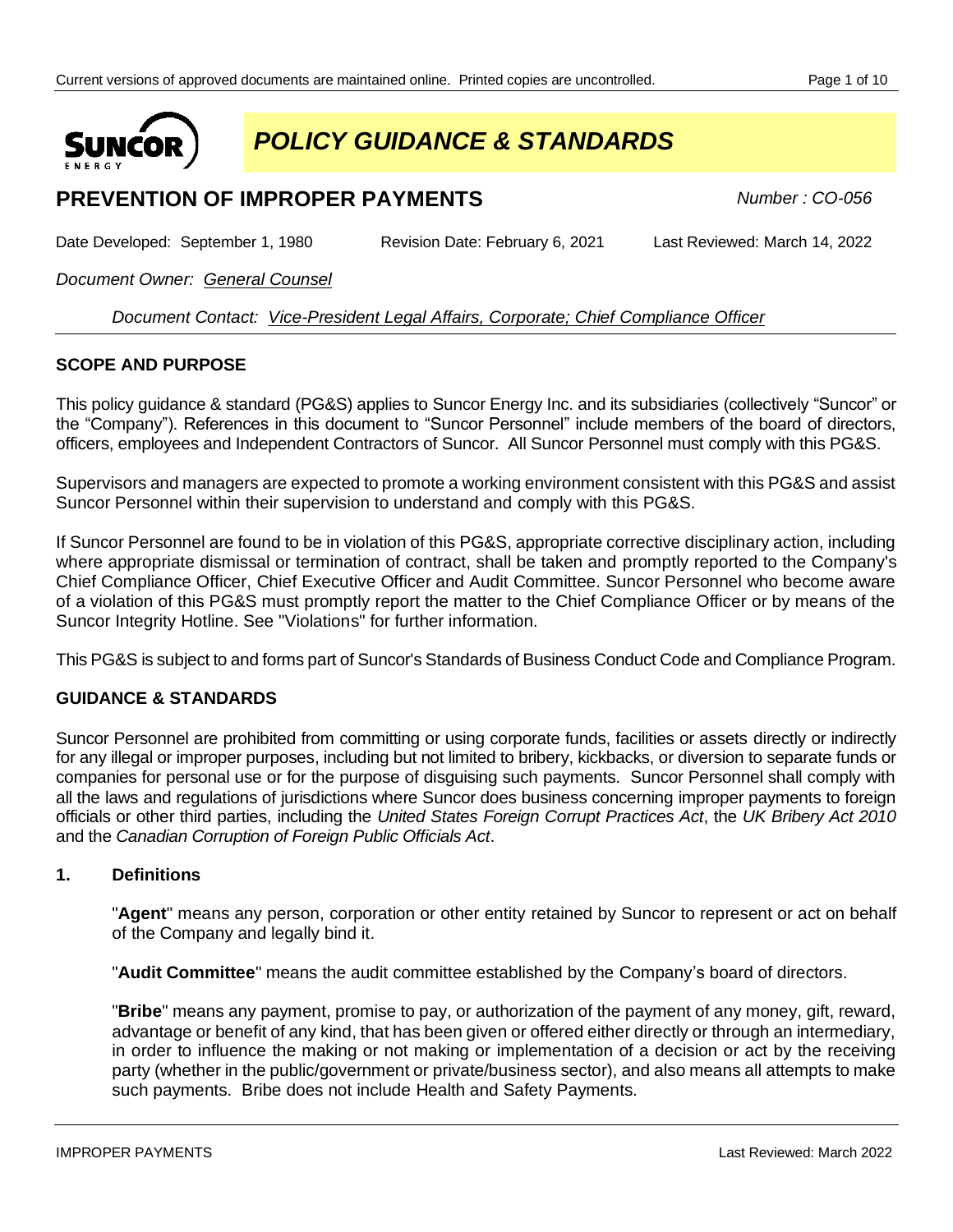"**Chief Compliance Officer**" means the corporate officer responsible for this PG&S, appointed pursuant to Section 2(a).

"**Compliance Committee**" means the committee established pursuant to Section 2(d).

**"Contractor/Supplier"** means any service company, service provider, vendor, supplier, contractor, consultant, retailer, wholesaler or any other third party engaged by the Company.

"**Employee**" means a permanent or temporary employee of the Company.

"**Facilitating Payment**" means an occasional small payment, promise to pay, or authorization of a payment made solely to expedite or secure the performance of routine government actions which would otherwise be lawful and proper, such as:

- (a) obtaining licences, permits and other official documents to qualify to do business in a foreign country;
- (b) processing governmental papers, such as visas and work permits;
- (c) providing or obtaining police protection, telephone service, utilities, and mail services;
- (d) loading or unloading cargo, inspection of goods and protecting perishable goods from deteriorating; or
- (e) actions of a similar nature.

**"Health and Safety Payment**" means a payment strictly made in accordance with section 5 of this PG&S.

**"High Risk Agent"** means an Agent who is retained from or acts, in its capacity as Agent, in a High Risk Country or is deemed to be a High Risk Agent by the Chief Compliance Officer or by a member of the Compliance Committee.

"**High Risk Country**" means a country that scores lower that 70 on the annual Transparency International Corruption Perception Index or is deemed to be a High Risk Country by the Chief Compliance Officer.

"**Improper Payment**" means a Bribe, Kickback or Facilitating Payment, but does not include a Health and Safety Payment.

**"Independent Contractor"** means a one person service provider, who may be incorporated or not, and who either provides services on Suncor property or generally holds him or herself out as part of the Suncor organization.

**"Joint Venture Participants"** means one or more parties that have entered into a joint agreement or partnership with the Company for the purposes of constructing, developing, and/or operating a project on behalf of the parties and the Company.

"**Kickback**" means the payment, promise to pay, or the authorization of the payment of a portion of contract consideration to a person employed by or associated with another contracting party. This includes the improper utilization of sub contracts, purchase orders, consulting agreements or gifts to channel payments to principals, employees or other representatives of another contracting party, or to their relatives or business associates.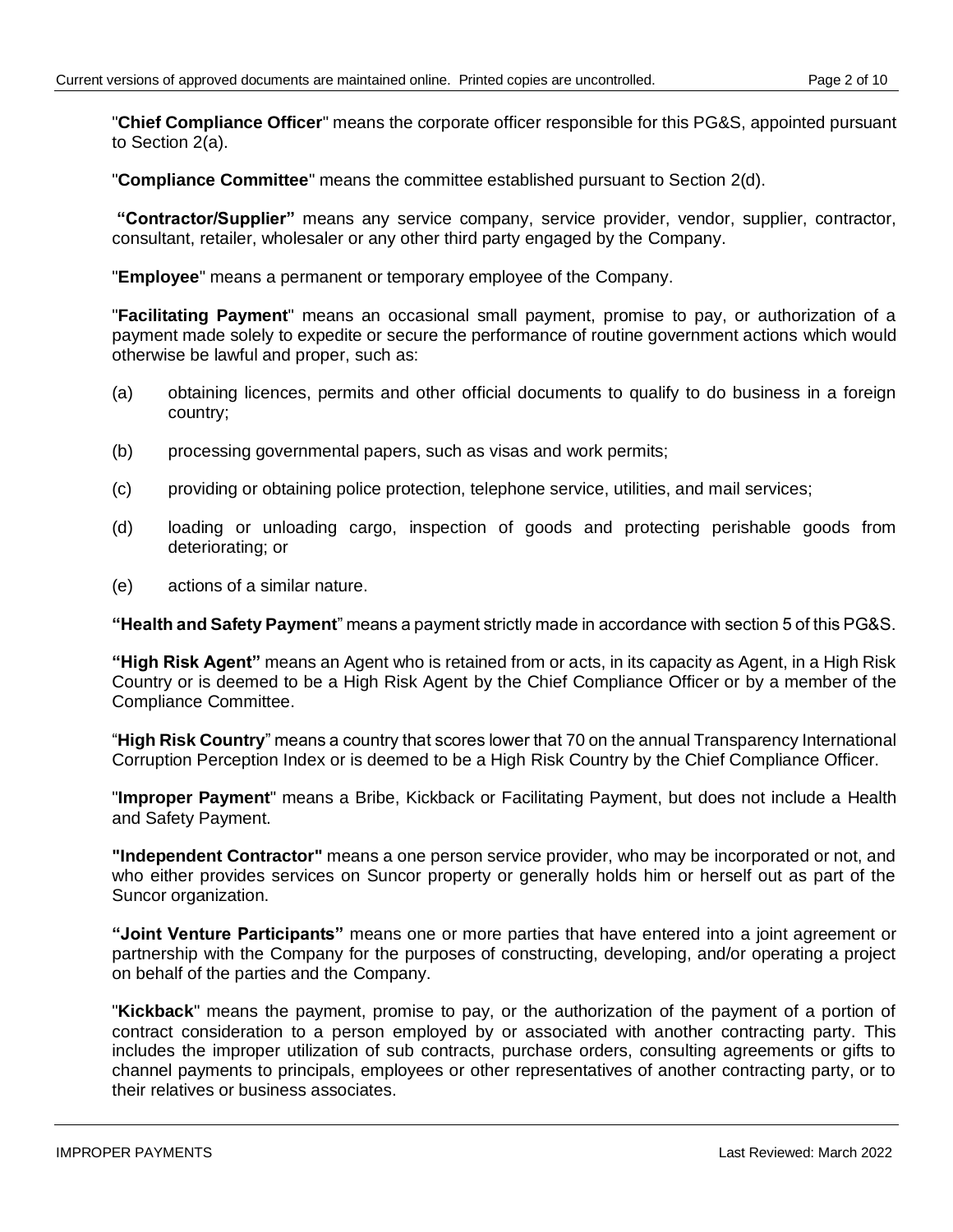## "**Public Official**" means:

- (a) any person employed or appointed by a government, state, province, municipality, or public international organization;
- (b) any owner, director, officer or employee of an organization that performs a governmental function;
- (c) any person employed or appointed by an agency, department, corporation, board, commission or enterprise that is controlled by a government, state, province, municipality, or public international organization;
- (d) any person acting in an official capacity for a government, state, province, municipality, or public international organization, or for an agency, department, corporation, board, commission or enterprise that is owned, in whole or in part, or controlled by a government, state, province, municipality, or public international organization;
- (e) any person acting for or on behalf of a government, state, province, municipality, or public international organization, or for an agency, department, corporation, board, commission or enterprise that is owned, in whole or in part, or controlled by a government, state, province, municipality, or public international organization; or
- (f) elected officials, candidates for public office, political parties, and officers, employees, representatives and agents of political parties.

"**Supplier Code of Conduct**" means Suncor's supplier code of conduct titled "*The Way We Do Business – Working With Suncor*", as amended from time to time (available on www.suncor.com).

# **2. Compliance**

- (a) Suncor's board of directors shall appoint a person to the position of Chief Compliance Officer.
- (b) Suncor's board of directors shall review compliance with this PG&S as part of its annual review of Suncor's Standards of Business Conduct Compliance Program.
- (c) The Chief Compliance Officer shall oversee this PG&S.
- (d) The Chief Compliance Officer may create and chair a Compliance Committee, appointing one or more individuals to assist in overseeing the PG&S.

### **3. Responsibilities of the Chief Compliance Officer**

The Chief Compliance Officer shall be responsible for:

- (a) establishing and maintaining the practices and procedures necessary to implement this PG&S and prevent any violation of its provisions;
- (b) disseminating this PG&S to all Suncor Personnel; and
- (c) implementing an appropriate Suncor Personnel training program on the substance of this PG&S for all Suncor business units or functional groups operating or conducting business in a High Risk Country and for other Suncor Personnel as the Chief Compliance Officer deems appropriate.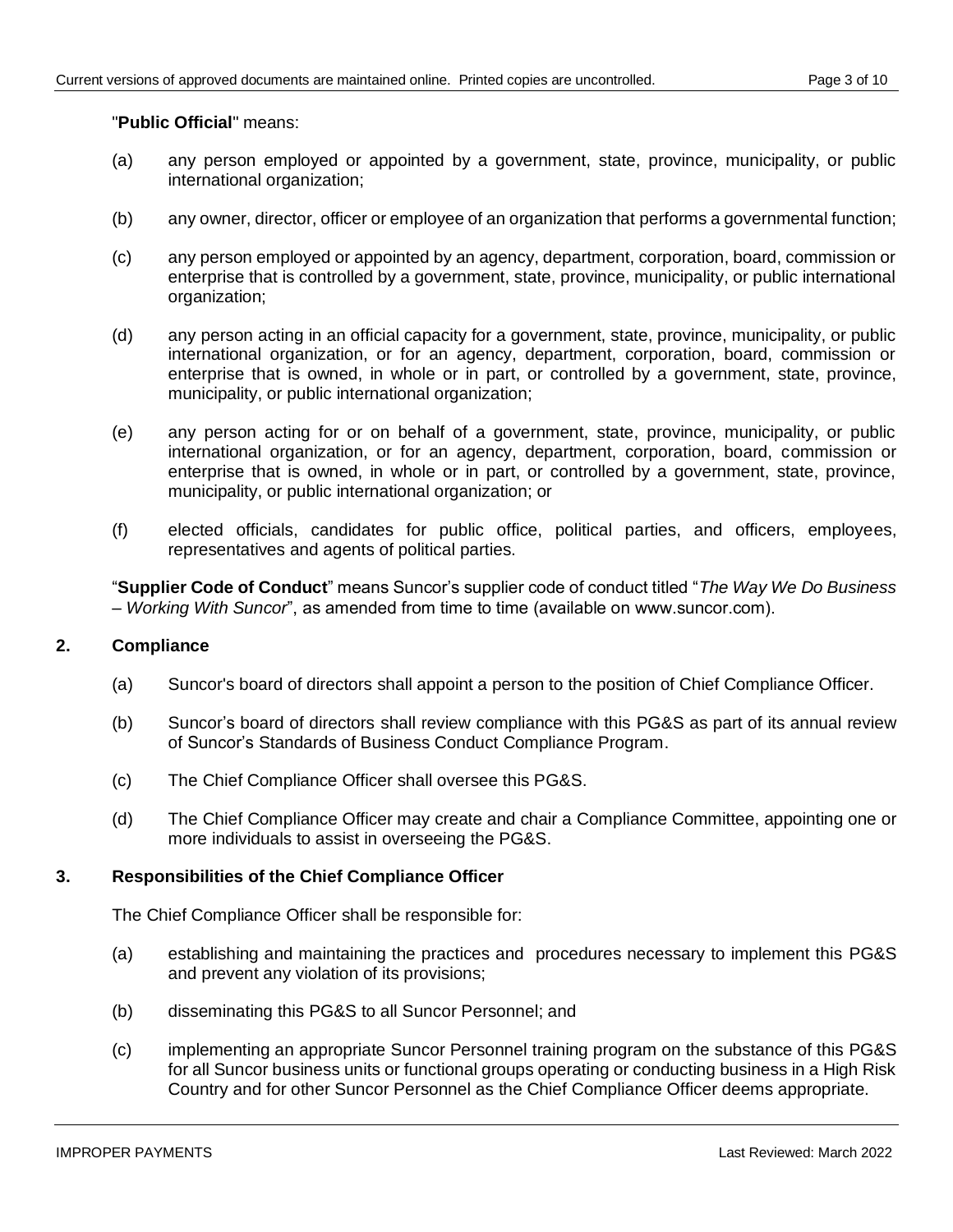## **4. Improper Payments**

Suncor Personnel shall not, either directly or through any intermediary:

- (a) demand, solicit or accept an Improper Payment;
- (b) promise, offer or pay, or authorize the promise, payment or making of an offer to pay an Improper Payment.

In particular, Suncor Personnel shall not, either directly or through an intermediary, pay or offer anything of value to a third party including, but not limited to, any Public Official, for the purpose of:

- (a) influencing any act or decision that would allow Suncor or any party to obtain or retain a business advantage or otherwise gain an unfair advantage;
- (b) influencing a Public Official to do or omit to do any act within the recipient's official capacity;
- (c) to induce the recipient to violate its, his or her lawful duty; or
- (d) to induce the recipient to use its, his or her influence with any level of government to affect or influence any act or decision of such government for the purpose of obtaining, retaining or directing business, or for any undue advantage.

# **5. Health and Safety Payments**

Suncor recognizes that Suncor Personnel may in some High Risk Countries confront situations where a payment, similar in nature to a Facilitating Payment, is demanded to avoid imminent physical harm. In these very limited situations a Health and Safety Payment can be me made but only, if the following strict conditions are met:

- (a) The payment is not made with a corrupt intent or for the purpose of obtaining or retaining business;
- (b) The person making the payment believes his or her health or safety to be at imminent risk and believes the payment to be absolutely necessary to preserve his or her health or safety; and
- (c) The payment must be reported to the Chief Compliance Officer or a member of the Compliance Committee, together with the Controller as soon as practicable, and must be properly recorded in reasonable detail that accurately and fairly reflects the transaction and includes such information as the amount paid, the recipient, and the circumstances surrounding such payment.

### **6. High Risk Agents**

(a) Due Diligence on High Risk Agents

Prior to Suncor retaining a High Risk Agent, the applicable business unit or functional group that wishes to retain such High Risk Agent shall implement the process, approved by Chief Compliance Officer or delegate for reviewing the reputation, background and past performance of prospective High Risk Agent in the following areas: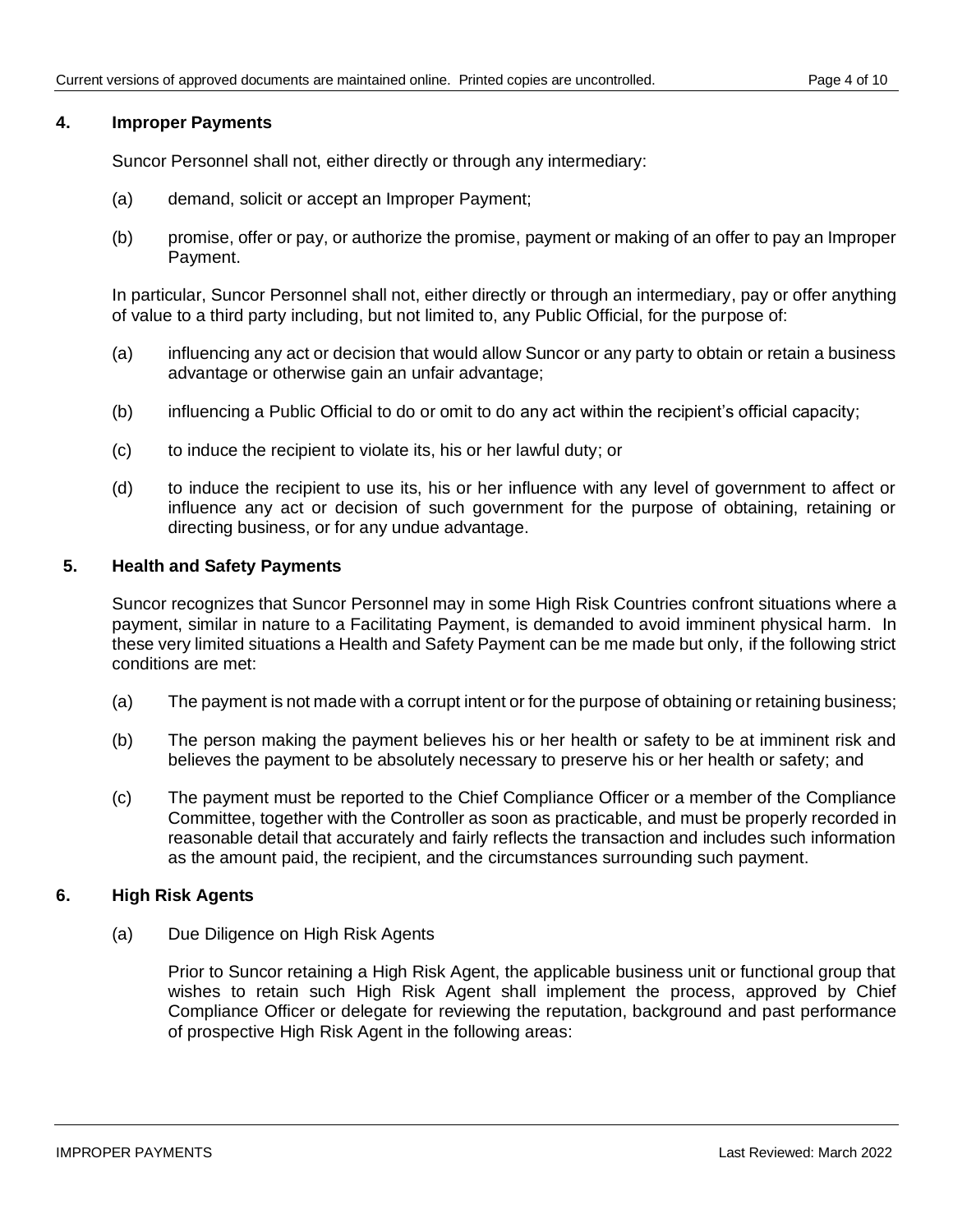- (i) *Management Information*. Identify the directors, officers and other members of management of the proposed High Risk Agent, where applicable, and determine if any of them are Public Officials.
- (ii) *Ownership Information*. Identify the stockholders, partners or other principals of the proposed High Risk Agent, where applicable, and determine if any of them are Public Officials.
- (iii) *Affiliations*. Identify the business and government affiliations of the proposed High Risk Agent, its, his or her family and close associates.
- (iv) *Qualifications and Resources*. Confirm the relevant qualifications of the proposed High Risk Agent or its, his or her management personnel to perform the services required in the contract and that the High Risk Agent has the premises, staff and other resources to perform the services required in the contract.
- (v) *Financial Information*. Examine the audited or unaudited financial statements of the proposed High Risk Agent, where applicable, and confirm its, his or her ability to perform the services required in the contract.
- (vi) *Reputation.* Obtain information concerning the reputation of the High Risk Agent particularly with respect to a history or demonstrated tendency to make Improper Payments.
- (vii) *References*. Where deemed necessary, to be determined according to the risk involved, obtain character and financial reference checks on the proposed High Risk Agent.
- (viii) *Local Law*. Confirm that the relationship with the High Risk Agent and the performance by the High Risk Agent of the services required in the contract are consistent with local law.
- (ix) *Compensation*. Confirm that the level of compensation is reasonable, given the experience of the High Risk Agent, the country where services are to be performed, the expected results, and the amount and difficulty of work to be performed.
- (x) *Confirmation*. Any Suncor Personnel proposing retention of the High Risk Agent shall: confirm who introduced the High Risk Agent to the Company; provide an explanation of why the High Risk Agent was selected; confirm that the High Risk Agent has been personally interviewed; and confirm that he or she has no reason to believe that the High Risk Agent has violated this PG&S or will violate this PG&S regarding future activities on behalf of the Company.
- (b) Contracts with High Risk Agents

The Company shall only retain a High Risk Agent, after completing the due diligence required by section 6(a) above, using a written agreement that contains the following provisions as considered appropriate by the Chief Compliance Officer or delegate:

(i) A precise definition of the scope of the High Risk Agent's duties, the territory in which the services will be performed and the compensation of the High Risk Agent.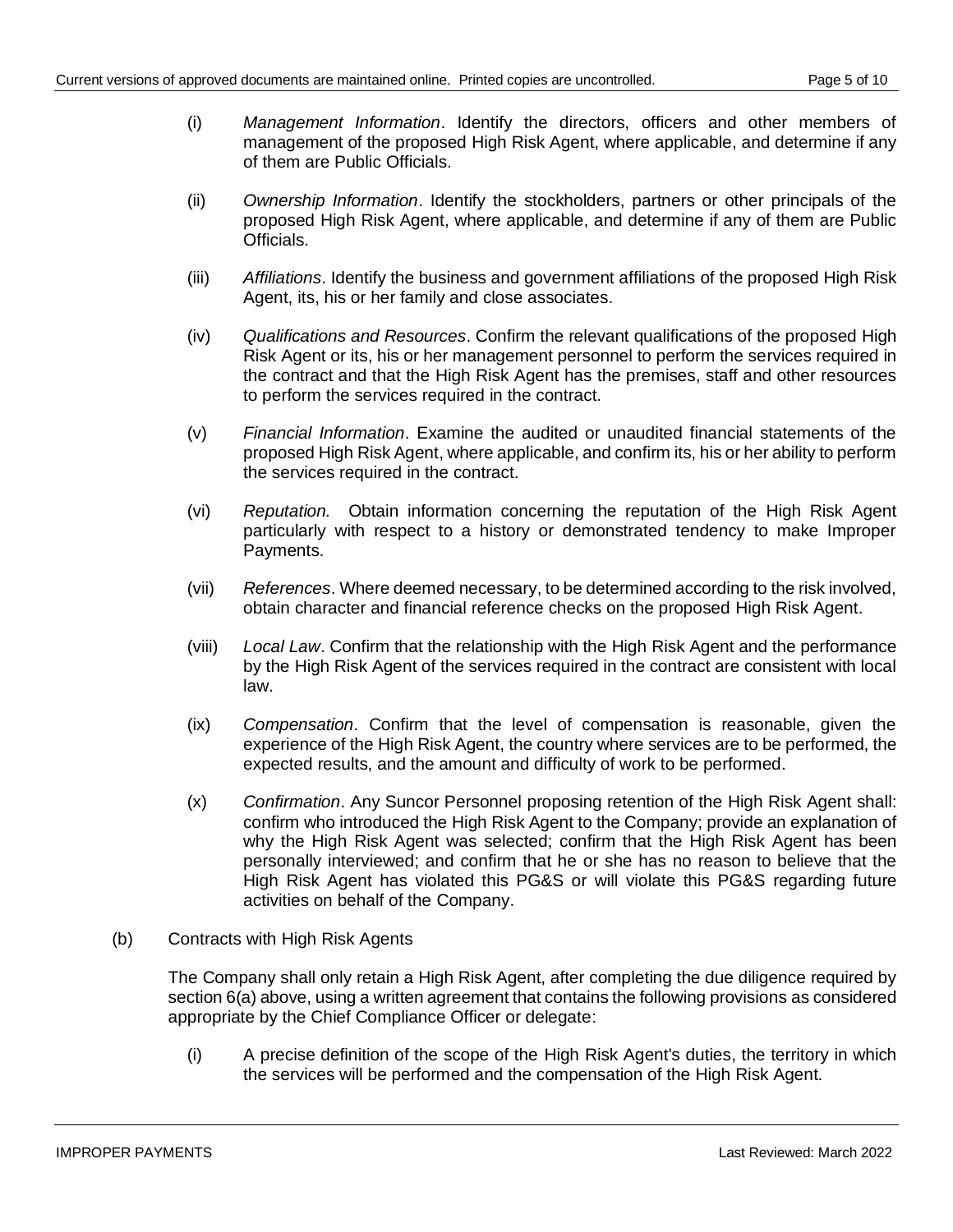- (ii) Acknowledgment by the High Risk Agent that it, he or she understands the provisions of Suncor's Supplier Code of Conduct and agrees to comply with its terms and applicable laws.
- (iii) Acknowledgement by the High Risk Agent that the contents of the agreement may be disclosed by the Company to third parties, including government agencies, for the purposes of assessing whether Improper Payments have been made.
- (iv) Representations and warranties by the High Risk Agent that neither he, she or it, nor any of his, her or its owners, directors, officers, principals or key employees, are Public Officials and that he, she or it will promptly inform the Company of any changes in that regard.
- (v) Prohibition of the assignment or subcontracting of the entire agreement or any rights, duties or obligations under the agreement by the High Risk Agent without the Company's prior written consent.
- (vi) Payment to be made by cheque made out in the High Risk Agent's name or by wire transfer to a bank account that is registered in the name of the High Risk Agent, and located in the country in which the High Risk Agent performed the services, unless there is an explanation acceptable to the Chief Compliance Officer for other arrangements.
- (vii) A statement that travel, entertainment and other miscellaneous expenses shall not be incurred by the High Risk Agent for reimbursement by the Company without the Company's prior written approval, and all requests for reimbursement must be supported by documentation acceptable to the Company. Detailed records of all approved expenses shall be kept.
- (viii) Provision for automatic termination without compensation in the event a High Risk Agent has made, attempted to make, makes, attempts to make, or proposes to make, an Improper Payment.
- (ix) The right for the Company to audit the High Risk Agent's compliance with the agreement, including the expenses and invoices of the High Risk Agent.
- (c) Managing High Risk Agents

The Company shall take measures reasonably within its power with a view to preventing Improper Payments or actions otherwise in contravention of applicable law or this PG&S by the High Risk Agent, including:

- (i) confirming that any payment made to any High Risk Agent represents no more than the amount outlined in the written agreement with the High Risk Agent and is an appropriate remuneration for legitimate services rendered by such High Risk Agent;
- (ii) maintaining a record of the names and contract terms for all High Risk Agents who are retained by it in connection with transactions with Public Officials; and
- (iii) monitoring the activities of the High Risk Agent.

# **7. Other Agents**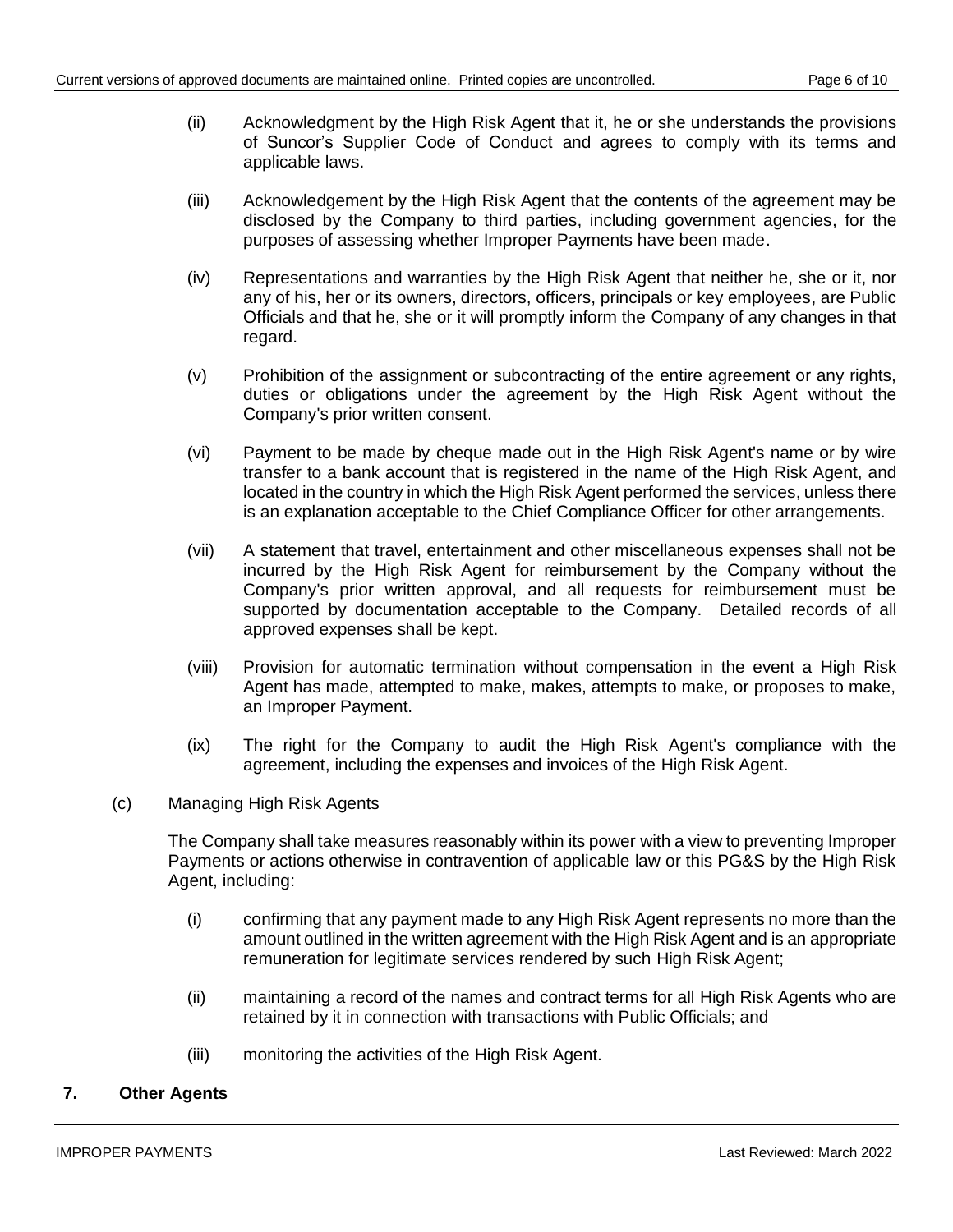Prior to retaining or entering into a contract with an Agent that is not a High Risk Agent, the Company shall conduct due diligence proportionate to the risks involved in retaining the Agent and shall use as guidelines the due diligence required for retaining a High Risk Agent to evaluate potential compliance risks with a view that the Company only enters into business relationships with reputable, qualified individuals and firms. When appropriate, to be determined according to the risk involved, the Company shall obtain equivalent or similar written representations and warranties from the Agent as is required of a High Risk Agent.

Any contract with an Agent that is not a High Risk Agent, unless otherwise determined by the Chief Compliance Officer, must contain language requiring the Agent to comply with Suncor's Standards of Business Conduct Code, which includes this PG&S.

## **8. Joint Venture Participants**

Prior to entering into any joint venture, the Company shall conduct the due diligence considered appropriate by the Chief Compliance Officer or delegate regarding the prospective co-venturer(s) and shall use as guidelines the due diligence required for retaining a High Risk Agent to evaluate potential compliance risks with a view that the Company only enters into business relationships with reputable, qualified individuals and firms. When appropriate, the Company shall obtain equivalent or similar written representations and warranties from the co-venturer as is required of a High Risk Agent.

Commercially reasonable efforts shall be used by the Company and Suncor Personnel to ensure that the principles set out in this PG&S are incorporated into all joint venture agreements (such as, for example, joint operating agreements).

## **9. Contractor/Supplier**

Prior to retaining or entering into agreements with a Contractor/Supplier, the Company shall conduct the due diligence proportionate to the risks involved in retaining the Contractor/Supplier and shall use as guidelines the due diligence required for retaining a High Risk Agent to evaluate potential compliance risks with a view that the Company only enters into business relationships with reputable, qualified individuals and firms. When appropriate, the Company shall obtain equivalent or similar written representations and warranties from the prospective Contractor/Supplier as is required of a High Risk Agent.

Any contract with a Contractor/Supplier engaged through Suncor's supply chain, unless otherwise determined by the Chief Compliance Officer, must contain language requiring the Contractor/Supplier to comply with Suncor's Supplier Code of Conduct.

# **10. Gifts, Entertainment and Travel**

The offer and acceptance of entertainment, gifts and favours must at all times be in compliance with the policies of the recipient's employer, with Suncor's Standards of Business Conduct Code available on Suncor's Internet and Intranet web sites and with any Suncor business unit or functional group specific procedures.

In addition, Suncor Personnel shall not, either directly or through an intermediary, offer or provide gifts, hospitality or reimbursement of travel or other expenses to a Public Official*,* except with the prior approval of the Chief Compliance Officer or in accordance with the applicable Suncor business unit or functional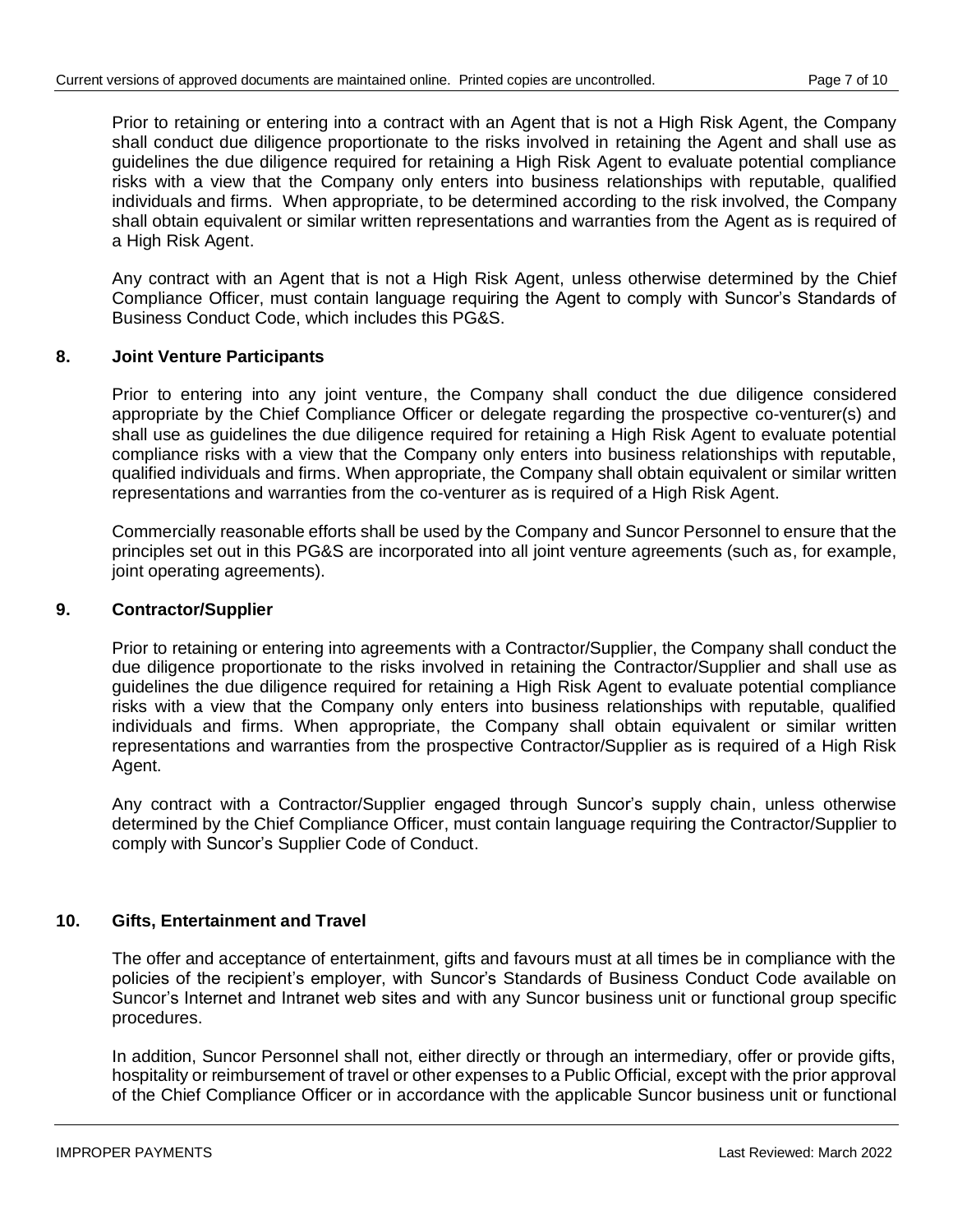group written guidelines as approved by the Chief Compliance Officer. Suncor Personnel may pay or reimburse reasonable meal expenses incurred in good faith by or on behalf of a Public Official related to the promotion, demonstration, or explanation of products or services of the Company or the execution or performance of a contract between the Company and the Public Official's government or agency thereof without pre-approval of the Chief Compliance Officer. Any such payment or reimbursement must at all times be in compliance with the Company's Code of Business Conduct.

The Chief Compliance Officer and Controller are responsible for ensuring that any gift, hospitality and/or reimbursement of travel or other expenses ultimately provided to a third party, including a Public Official, is fully and accurately recorded in the Company's accounting records.

# **11. Political Contributions**

All political contributions made by or on behalf of the Company must be approved and recorded in accordance with the approval process and guidelines established by the Company for political contributions.

## **12. Charitable Contributions**

All charitable contributions made by or on behalf of the Company must be approved and recorded in accordance with the approval process and guidelines established by the Company for charitable contributions as administered by Suncor Energy Foundation.

## **13. Employment of Public Officials**

No Public Official shall be employed by the Company, unless:

- (a) the Chief Compliance Officer is satisfied that such employment is lawful in the country concerned;
- (b) the Chief Compliance Officer has determined that the services to be rendered to the Company do not conflict in any manner with the governmental duties of such person; and
- (c) an ethics opinion, satisfactory to the Chief Compliance Officer, from the Public Official's government employer has been obtained.

## **14. Books and Records**

- (a) The Company shall make and keep books, records, and accounts that comply with applicable law and accounting standards, conform to the highest professional standards of accuracy and consistency and that, in reasonable detail, accurately and fairly reflect the Company's transactions and the disposition of its assets.
- (b) All financial transactions must be properly and fairly recorded in the Company's books of account and must be made available for inspection by the Company's internal and external auditors.
- (c) The Company shall advise and maintain a system of internal accounting controls sufficient to provide reasonable assurances that transactions are executed in accordance with the Company's management's general or specific authorization and that access to assets is permitted only in accordance with the Company's management's general or specific authorization.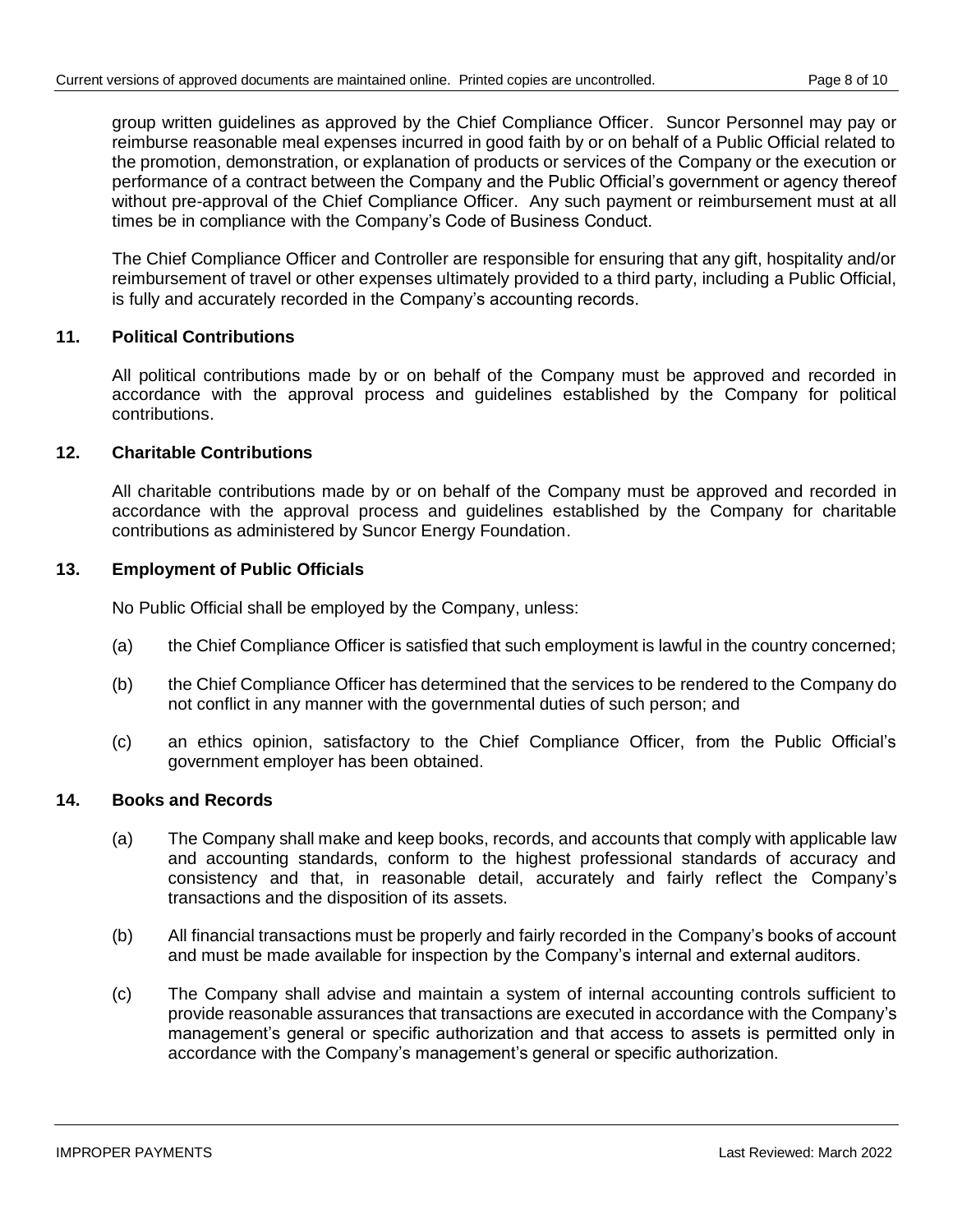(d) These requirements are applicable to all joint ventures which the Company controls in fact or in which the Company's ownership interest is more than 50%.

## **VIOLATIONS**

- (a) Suncor Personnel who become aware of a violation of this PG&S must promptly report the matter to the Chief Compliance Officer, a member of the Compliance Committee or by means of the Suncor Integrity Hotline.
- (b) Information communicated via the Suncor Integrity Hotline or to Suncor Personnel in a supervisory or advisory position in the Company regarding a violation of this PG&S shall be promptly reported to the Chief Compliance Officer, who in turn shall immediately investigate and report any violation of this PG&S to the Company's Chief Executive Officer and Audit Committee.
- (c) A determination of whether a particular past or proposed payment or action is in violation of this PG&S shall be made by the Chief Compliance Officer, in consultation with the Chief Executive Officer and/or the Chair of the Audit Committee.
- (d) Retaliation by anyone as a consequence of Suncor Personnel making a good faith report of a possible violation of the law or this PG&S is strictly prohibited and will result in disciplinary action, up to and including termination.
- (e) If Suncor Personnel are found to be in violation of this PG&S, appropriate corrective disciplinary action, including, where appropriate, dismissal or termination of contract, shall be taken and immediately reported to the Company's Chief Executive Officer and Audit Committee.

### **AUDIT**

Internal Audit shall be responsible for examining the possibility of Improper Payments being made in any or all of the Company's business units or functional groups. Internal Audit shall test expenditures in the course of their audit activities to determine whether or not the payments in the samples tested are potentially Improper Payments within the meaning of this PG&S.

The Company's external auditors shall also test expenditures in the course of their audit activities and shall evaluate whether or not the payments in the samples tested are potentially Improper Payments within the meaning of this PG&S.

Internal Audit and Suncor's external auditors shall promptly inform the Chief Compliance Officer and the Company's Audit Committee of every potential or suspected Improper Payment or violation of this PG&S that comes to their attention and shall recommend procedures to attempt to prevent the recurrence of any potential or suspected violations.

# **APPLICATION**

The Vice-President and Controller of Suncor shall issue policy statements, guidelines and procedures to implement and monitor the accounting standards described in this PG&S, including standards for reporting and recording Health and Safety Payments.